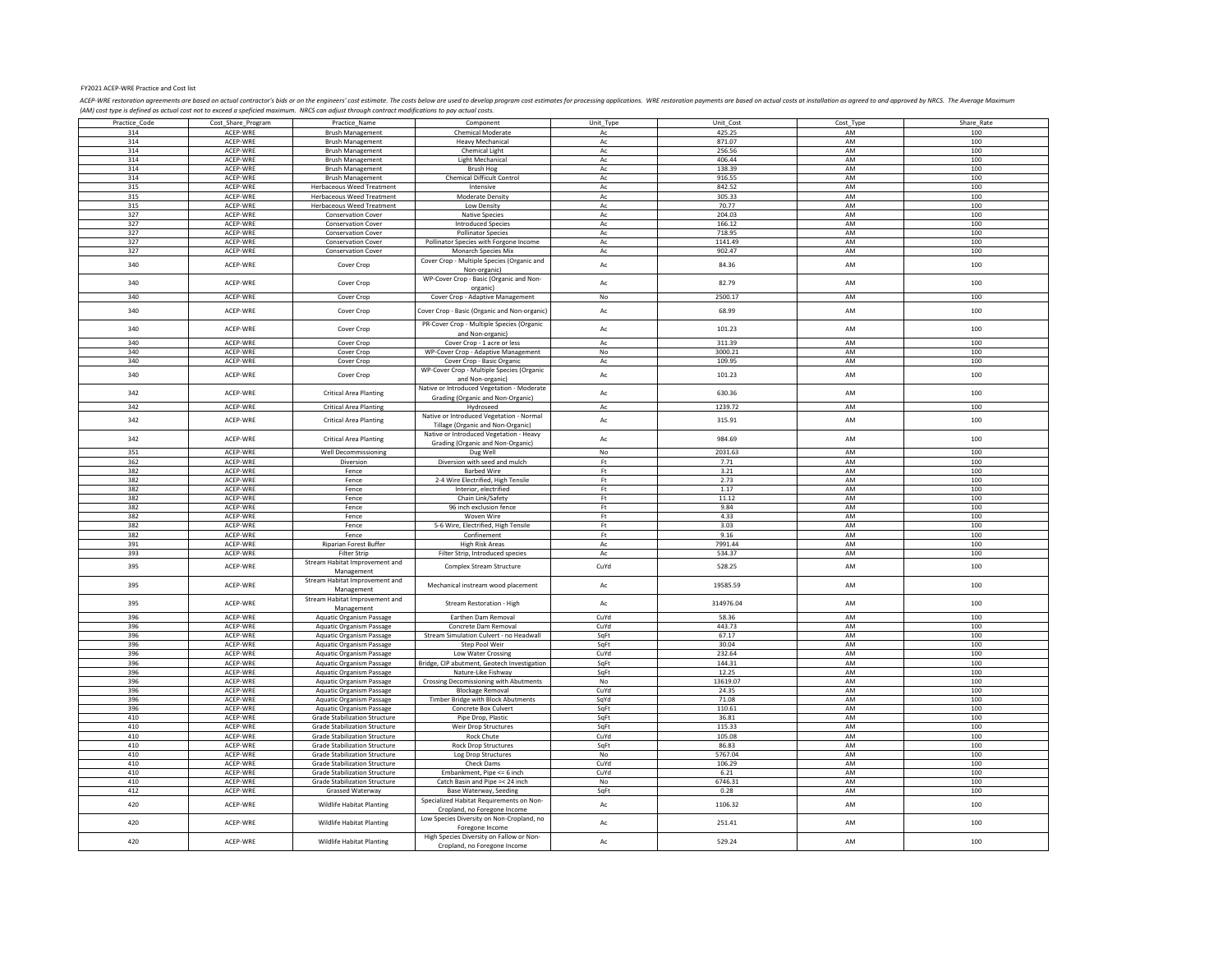| 420        | ACEP-WRE             | <b>Wildlife Habitat Planting</b>               | <b>Highly Specialized Habitat Requirements</b>                     | $\mathsf{A}\mathsf{c}$ | 1401.21         | AM              | 100        |
|------------|----------------------|------------------------------------------------|--------------------------------------------------------------------|------------------------|-----------------|-----------------|------------|
|            |                      |                                                | (Monarch) on Non-Cropland, No FI                                   |                        |                 |                 |            |
| 472<br>472 | ACEP-WRE<br>ACFP-WRF | <b>Access Control</b><br><b>Access Control</b> | Hibernaculum Bat Gate                                              | SqFt                   | 80.83<br>631.65 | AM<br><b>AM</b> | 100<br>100 |
| 484        | ACEP-WRE             | Mulching                                       | Trails/Roads Access Control<br><b>Erosion Control Blanket</b>      | No<br>SaFt             | 193.63          | AM              | 100        |
| 484        | ACEP-WRE             | Mulching                                       | Synthetic Material                                                 | Ac                     | 327.88          | AM              | 100        |
| 484        | ACEP-WRE             | Mulchine                                       | Aggregate                                                          | SaFt                   | 401.17          | AM              | 100        |
| 484        | ACEP-WRE             | Mulching                                       | Straw or Hay, Manual Application                                   | Ac                     | 408.17          | AM              | 100        |
| 484        | ACFP-WRF             | Mulching                                       | Tree and Shrub                                                     | No                     | 0.64            | AM              | 100        |
| 490        | ACEP-WRE             | Tree/Shrub Site Preparation                    | Mechanical - Heavy                                                 | Ac                     | 208.56          | AM              | 100        |
| 500        | ACEP-WRE             | <b>Obstruction Removal</b>                     | Removal and Disposal of Fence                                      | Ft.                    | 1.05            | AM              | 100        |
| 500        | ACEP-WRE             | <b>Obstruction Removal</b>                     | <b>Rock Excavation</b>                                             | CuYd                   | 39.83           | AM              | 100        |
|            |                      |                                                | Removal and Disposal of Steel and or                               |                        |                 |                 |            |
| 500        | ACFP-WRF             | <b>Obstruction Removal</b>                     | Concrete Structures                                                | SqFt                   | 14.25           | AM              | 100        |
| 500        | ACEP-WRE             | <b>Obstruction Removal</b>                     | Removal and Disposal of Wood Structures                            | SqFt                   | 7.13            | AM              | 100        |
| 500        | ACEP-WRE             | <b>Obstruction Removal</b>                     | Concrete Slab Removal                                              | SqFt                   | 3.48            | AM              | 100        |
|            |                      |                                                | Removal and Disposal of Rock and or                                |                        |                 |                 |            |
| 500        | ACEP-WRE             | <b>Obstruction Removal</b>                     | <b>Boulders</b>                                                    | Ac                     | 2948.63         | AM              | 100        |
| 548        | ACEP-WRE             | <b>Grazing Land Mechanical Treatment</b>       | Pastureland Mechanical Treatment                                   | $\mathsf{Ac}$          | 28.68           | AM              | 100        |
| 548        | ACEP-WRE             | Grazing Land Mechanical Treatment              | HU-Pastureland Mechanical Treatment                                | Ac                     | 34.43           | AM              | 100        |
| 560        | ACEP-WRE             | Access Road                                    | Rehabilitation of existing road using gravel in                    | Ft                     | 9.00            | AM              | 100        |
|            |                      |                                                | soft, level terrain                                                |                        |                 |                 |            |
| 560        | ACEP-WRE             | Access Road                                    | Rehabilitation of existing road using gravel in                    | $\mathsf{F}\mathsf{t}$ | 10.23           | AM              | 100        |
|            |                      |                                                | soft, sloped terrain                                               |                        |                 |                 |            |
| 560        | ACEP-WRE             | Access Road                                    | New 12 inch gravel road in soft, sloped                            | Ft                     | 27.43           | AM              | 100        |
|            |                      |                                                | terrain                                                            |                        |                 |                 |            |
| 560        | ACFP-WRF             | <b>Access Road</b>                             | New 12 inch gravel road in soft, level terrain                     | Ft.                    | 23.36           | AM              | 100        |
| 560        | ACEP-WRE             | Access Road                                    | New earth road in dry, sloped terrain                              | Ft                     | 12.32           | AM              | 100        |
| 560        | ACEP-WRE             | <b>Access Road</b>                             | Rehabilitation of existing earth road in wet,                      | Ft                     | 5.12            | AM              | 100        |
|            |                      |                                                | sloped terrain                                                     |                        |                 |                 |            |
| 560        | ACEP-WRE             | Access Road                                    | New earth road in dry, level terrain.                              | Ft                     | 9.07            | AM              | 100        |
| 578        | ACEP-WRE             | <b>Stream Crossing</b>                         | Bridge with cast in place abutments, span >                        | SqFt                   | 150.56          | AM              | 100        |
|            |                      |                                                | 14 feet                                                            |                        |                 |                 |            |
| 578        | ACEP-WRE             | <b>Stream Crossing</b>                         | Low Water Crossing, Riprap or Rock                                 | SqFt                   | 4.49            | AM              | 100        |
| 578        | ACEP-WRE             | <b>Stream Crossing</b>                         | Stream Simulation Culvert, with Headwalls                          | SqFt                   | 94.85           | AM              | 100        |
| 578        | ACEP-WRE             | Stream Crossing                                | <b>Concrete Box Culvert</b>                                        | SqFt                   | 110.61          | AM              | 100        |
| 578        | ACEP-WRE             | <b>Stream Crossing</b>                         | Timber Bridge with Block Abutments                                 | SqFt                   | 69.25           | AM<br>AM        | 100        |
| 578        | ACFP-WRF             | <b>Stream Crossing</b>                         | Bridge with precast abutments                                      | SqFt                   | 116.67          |                 | 100        |
| 578        | ACEP-WRE             | <b>Stream Crossing</b>                         | Bridge, Light Weight Timber                                        | SqFt                   | 36.21           | AM              | 100        |
| 578        | ACEP-WRE             | <b>Stream Crossing</b>                         | Culvert Installation, greater than or equal to<br>30 inch diameter | LnFt                   | 3.35            | AM              | 100        |
|            |                      |                                                |                                                                    |                        |                 |                 |            |
| 578        | ACEP-WRE             | <b>Stream Crossing</b>                         | Stream Simulation Culvert, without Headwalls                       | LnFt                   | 67.17           | AM              | 100        |
|            |                      |                                                | Low water crossing using prefabricated                             |                        |                 |                 |            |
| 578        | ACEP-WRE             | <b>Stream Crossing</b>                         | products                                                           | SqFt                   | 19.35           | AM              | 100        |
| 578        | ACEP-WRE             | <b>Stream Crossing</b>                         | Bridge, prefabricated                                              | SqFt                   | 136.76          | AM              | 100        |
| 580        | ACEP-WRE             | Streambank and Shoreline Protection            | Bioengineered                                                      | SqFt                   | 3.73            | AM              | 100        |
| 580        | ACEP-WRE             | Streambank and Shoreline Protection            | Riprap                                                             | CuYd                   | 94.80           | AM              | 100        |
| 587        | ACEP-WRE             | <b>Structure for Water Control</b>             | Inlet Flashboard Riser, Metal                                      | LnFt                   | 4.13            | AM              | 100        |
| 587        | ACEP-WRE             | Structure for Water Control                    | Catch Basin, 3 ft width                                            | VFt                    | 339.24          | AM              | 100        |
| 587        | ACEP-WRE             | Structure for Water Control                    | Catch Basin, 5 ft diameter                                         | VFt                    | 498.81          | AM              | 100        |
| 587        | ACEP-WRE             | <b>Structure for Water Control</b>             | Flow Meter with Electronic Index                                   | LnFt                   | 295.01          | AM              | 100        |
| 587        | ACEP-WRE             | <b>Structure for Water Control</b>             | Culvert <30 inches CMP                                             | LnFt                   | 2.52            | AM              | 100        |
| 587        | ACEP-WRE             | <b>Structure for Water Control</b>             | Culvert <30 inches HDPE                                            | LnFt                   | 2.25            | AM              | 100        |
| 600        | ACEP-WRE             | Terrace                                        | Broadbased                                                         | Ft                     | 3.67            | AM              | 100        |
|            |                      |                                                |                                                                    |                        |                 |                 |            |
| 612        | ACEP-WRE             | Tree/Shrub Establishment                       | Shrub Bare Root Hand Planting In Sod Grasses                       | No                     | 6.33            | AM              | 100        |
| 612        | ACEP-WRE             | Tree/Shrub Establishment                       | Plant Small Areas/Quantities                                       | Ac                     | 2597.53         | AM              | 100        |
| 612        | ACEP-WRE             | Tree/Shrub Establishment                       | Hardwood Planting 1 gal pots                                       | Ac                     | 6137.00         | AM              | 100        |
| 643        | ACFP-WRF             | Restoration of Rare or Declining Natural       | Habitat Monitoring and Management, High                            |                        | 4949.63         | AM              | 100        |
|            |                      | Communities                                    | Intensity and Complexity-Year 1                                    | N <sub>0</sub>         |                 |                 |            |
| 643        | ACFP-WRF             | Restoration of Rare or Declining Natural       | Reef Creation-Live Oysters and Cultch                              | No                     | 488.68          | AM              | 100        |
|            |                      | Communities                                    |                                                                    |                        |                 |                 |            |
| 643        | ACEP-WRE             | Restoration of Rare or Declining Natural       | <b>Beetle Bank</b>                                                 | LnFt                   | 5.73            | AM              | 100        |
|            |                      | Communities                                    |                                                                    |                        |                 |                 |            |
| 643        | ACEP-WRE             | Restoration of Rare or Declining Natural       | Oyster Reef Barge Crane                                            | Ac                     | 17834.71        | AM              | 100        |
|            |                      | Communities                                    |                                                                    |                        |                 |                 |            |
| 644        | ACEP-WRE             | Wetland Wildlife Habitat Management            | Creation of Turtle Nesting Habitat                                 | $\mathsf{Ac}$          | 4641.57         | AM              | 100        |
| 645        | ACEP-WRE             | Upland Wildlife Habitat Management             | Mast/Apple Tree Release                                            | No                     | 21.00           | AM              | 100        |
| 645        | ACEP-WRE             | Upland Wildlife Habitat Management             | Snags                                                              | No                     | 10.51           | AM              | 100        |
| 647        | ACEP-WRE             | Early Successional Habitat Development-        | Heavy Mechanical High intensity cut                                | $\mathsf{A}\mathsf{c}$ | 1616.13         | AM              | 100        |
|            |                      | Met                                            |                                                                    |                        |                 |                 |            |
| 647        | ACEP-WRE             | Early Successional Habitat Development-        | Light Brush hogging                                                | Ac                     | 145.89          | AM              | 100        |
|            |                      | Met                                            |                                                                    |                        |                 |                 |            |
| 647        | ACFP-WRF             | Early Successional Habitat Development-        | Heavy Mechanical low intensity cut (Lg Patch                       | Ac                     | 938.31          | AM              | 100        |
|            |                      | Mgt                                            | Cut)                                                               |                        |                 |                 |            |
| 647        | ACEP-WRE             | Early Successional Habitat Development-        | Medium Mechanical                                                  | $\mathsf{A}\mathsf{c}$ | 710.15          | AM              | 100        |
|            |                      | Mgt                                            |                                                                    |                        |                 |                 |            |
| 647        | ACEP-WRE             | Early Successional Habitat Development-        | Mowing                                                             | $\mathsf{Ac}$          | 108.33          | AM              | 100        |
|            |                      | Mgt                                            |                                                                    |                        |                 |                 |            |
| 647        | ACEP-WRE             | Early Successional Habitat Development-<br>Mgt | <b>Light Mechanical</b>                                            | Ac                     | 389.71          | AM              | 100        |
| 649        | ACEP-WRE             | <b>Structures for Wildlife</b>                 | Nesting Box, Small, with wood pole                                 | No                     | 65.47           | AM              | 100        |
| 649        | ACEP-WRE             | Structures for Wildlife                        | Nesting Box, Small no pole                                         | No                     | 41.56           | AM              | 100        |
|            |                      |                                                |                                                                    |                        |                 |                 |            |